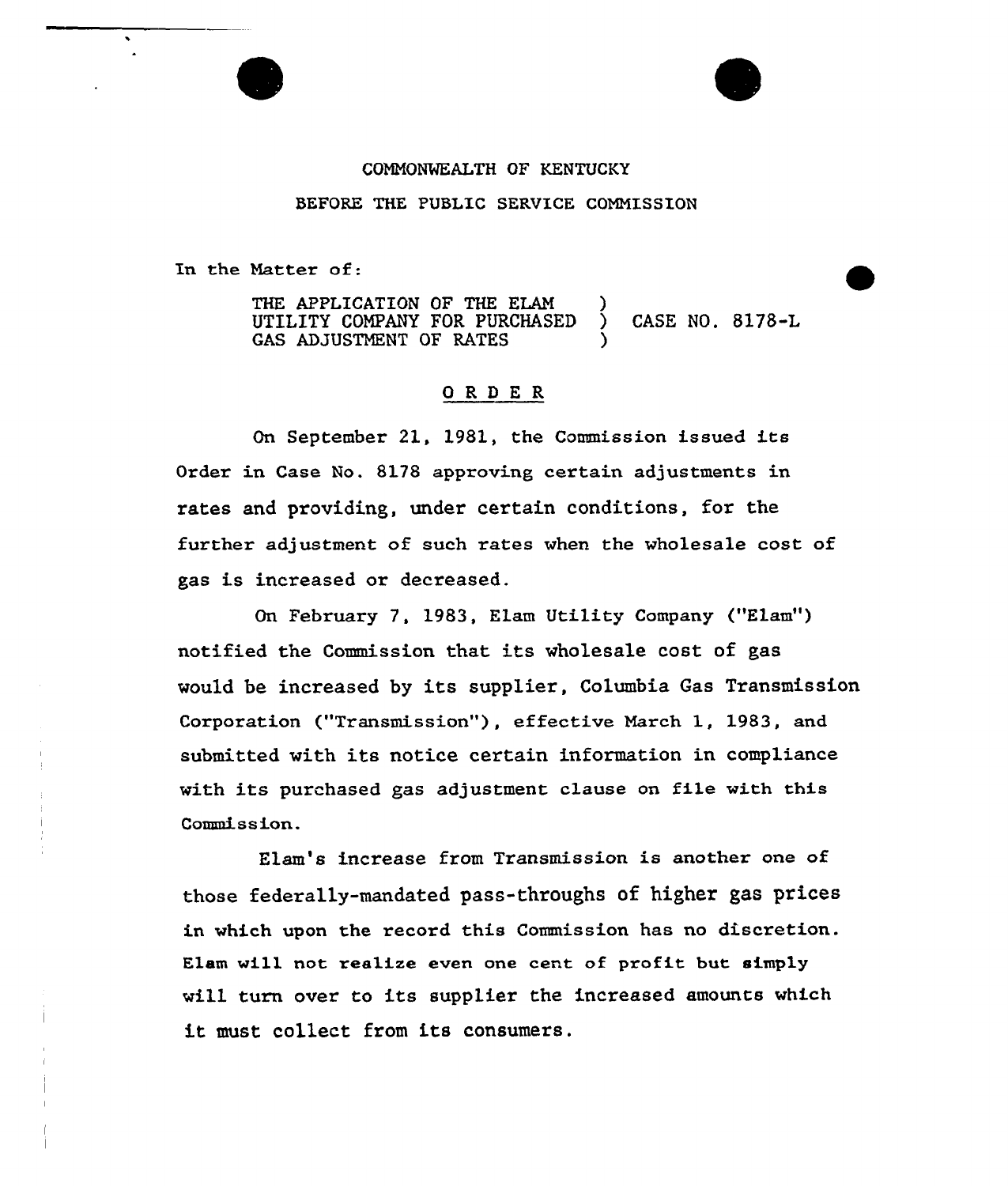After reviewing the notice filed in this case and being advised, the Commission is of the opinion and finds that:

(1) The Public Service Commission is being asked to authorize a pass-thxough of a price increase that has been filed with the Federal Energy Regulatory Commission ("FERC"). Failure to allow this increase to be passed through to its retail consumers on a timely basis would be unfair and unjust to Elam and would ultimately result in higher rates to its consumers. The Commission has {in writing) indicated its opposition to the procedures and regulations used by FERC since 1975 to approve these supplier increases.

We are also actively presenting our views to FERC and to our Kentucky Congressional delegation concerning revisions to the Natural Gas Policy Act of 1978, which allows gas suppliers to raise their gas prices without regard to costs. Because of Natural Gas Policy Act formulas allowing producers to so raise their prices and because of the action of FERG in allowing such increases to pass through to the transmission company and thxough it to the distributing company, in this case Elam, this Commission has no real authority in the matter. Under federal law and actions, this Commission serves merely as the conduit for the final pass-through of the increased cost of gas to the consumers when, as here, the distributing utility makes no profit from the increased prices which it must pay for gas purchased from the transmission company.

 $-2-$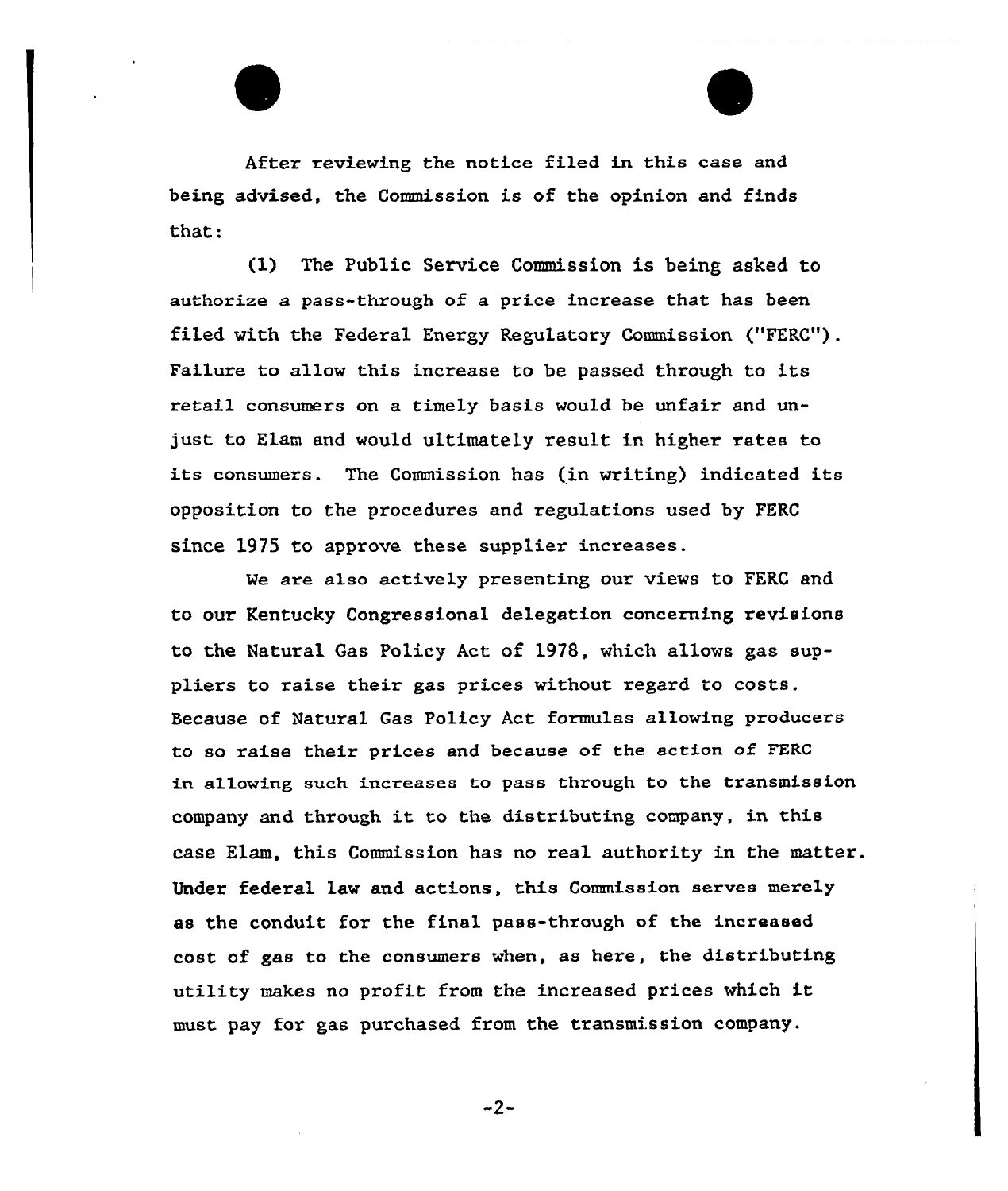(2) Elam's notice of February 7, 1983, set out certain revisions in xates which Elam pxoposed to place into effect said rates being designed to pass on the wholesale increase in price from its supplier in the amount of \$13,124 or 26 cents per Ncf.

 $(3)$  The proposed rates will allow Elam to recover only the increased cost of wholesale gas and will not permit it to make any profit in doing so. The magnitude of this filing exposes Elam to substantial under-recovery of its gas costs if the rates are not implemented in a timely manner.

(4) Elam's adjustment in rates under the purchased gas adjustment provisions approved by the Commission in its Order in Case No. 8178 dated September 21, 1981, is fair, just and reasonable, in the public interest and should be approved effective with gas supplied on and after March 1. 1983, subject to refund.

IT IS THEREFORE ORDERED that the purchased gas adjustment sought hy Elam be and it hereby is approved to be effective with gas supplied on and after March 1, 1983, subject to refund.

IT IS FURTHER ORDERED that fox the purpose of future application of the purchased gas adjustment clause of Elam, the base rate for purchased gas shall be:

#### Commodity

| Columbia Gas Transmission Corporation | $$5.4236$ per Mcf |  |
|---------------------------------------|-------------------|--|
| Capitol Oil and Gas Company           | 3.95 per Mcf      |  |

 $-3-$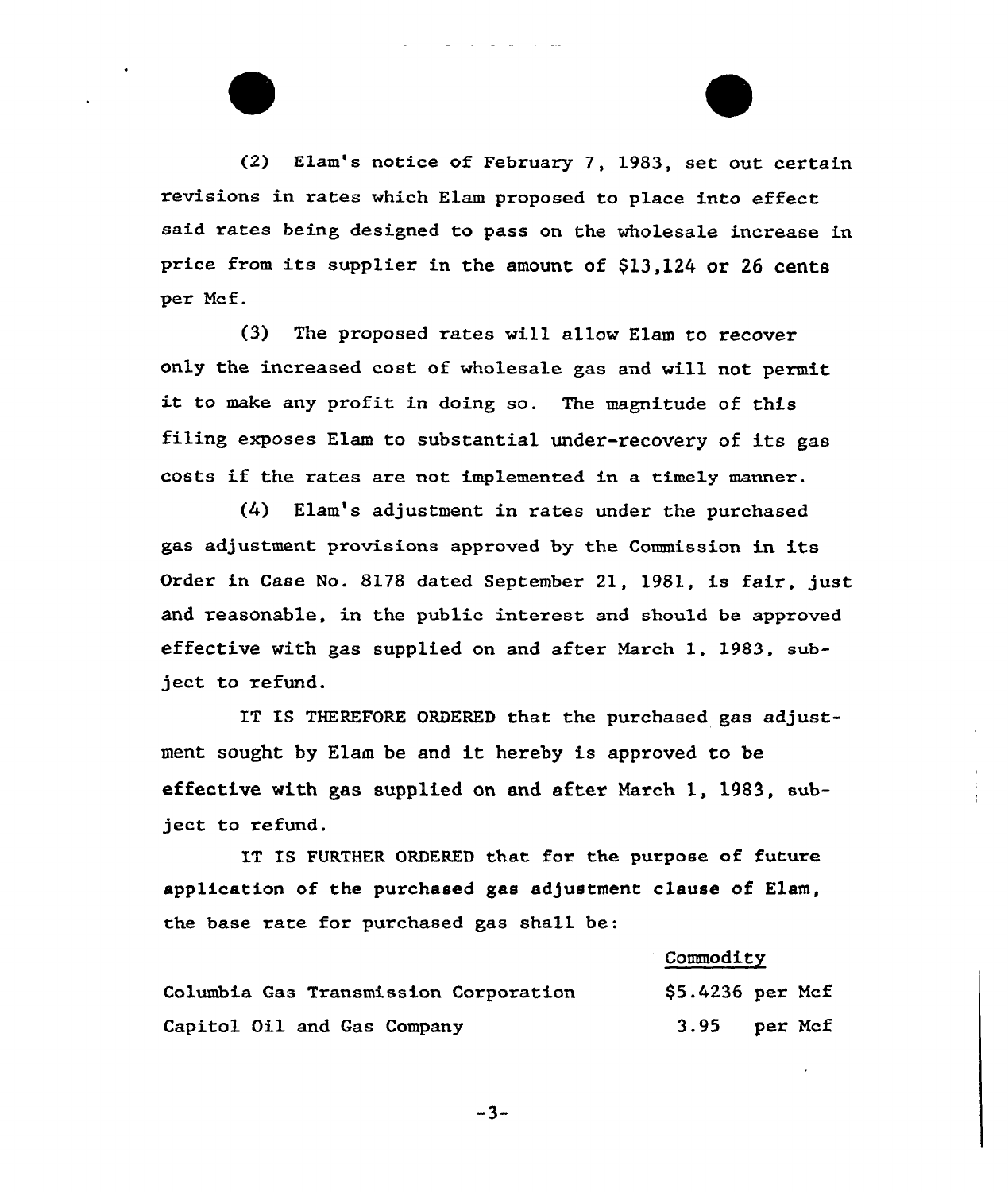IT IS FURTHER ORDERED that within 30 days after the date of this Order, Elam shall file with this Commission its revised tariff sheets setting out the rates authorized herein. Done at Frankfort, Kentucky, this 25th day of February, 1983.

PUBLIC SERVICE COMMISSION

~nairman

Vin Shull

 $\overline{\text{Comm}}$ 

ATTEST:

**Secretary**